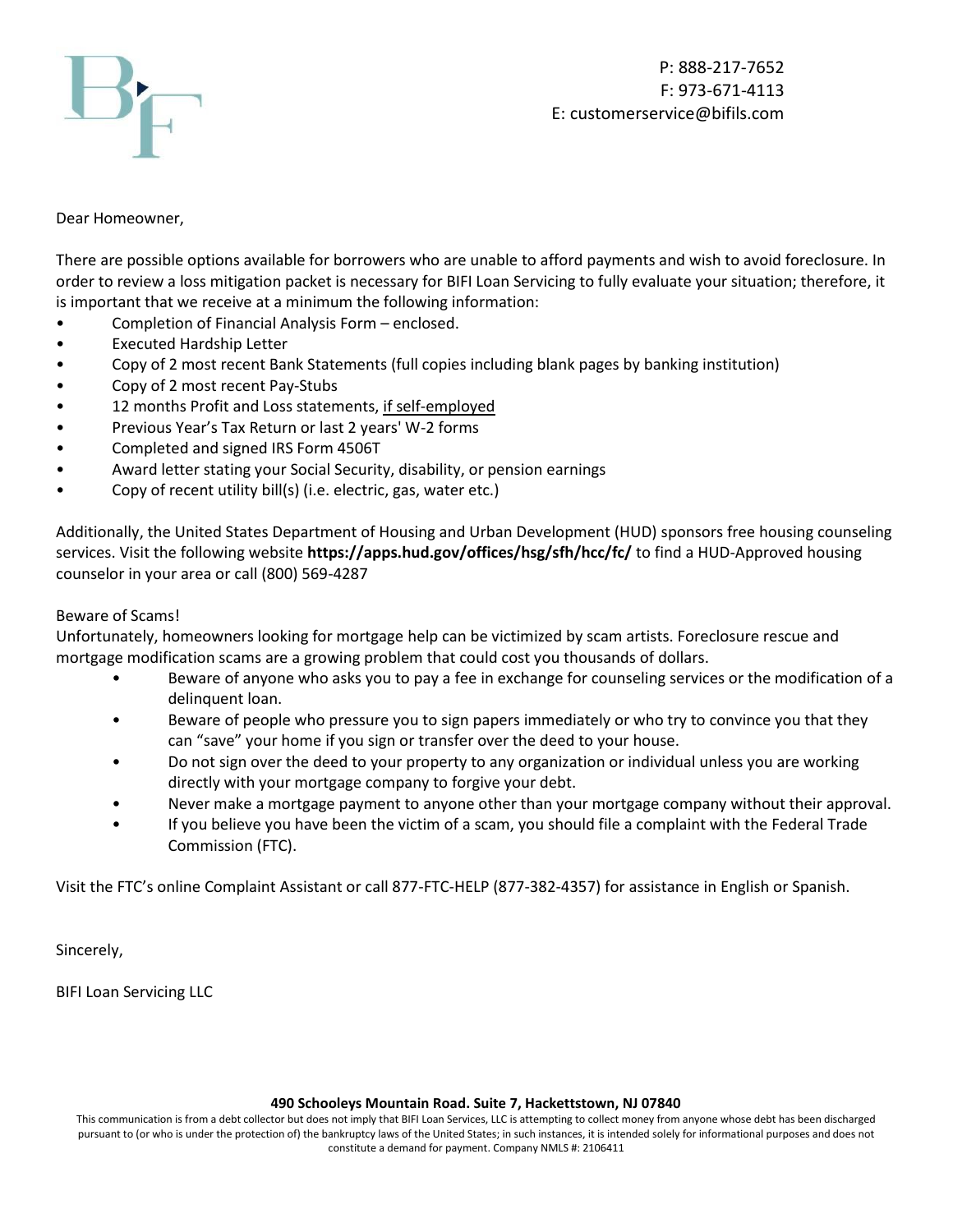

# P: 888-217-7652 F: 973-671-4113 E: customerservice@bifils.com

# **FINANCIAL ANALYSIS FORM**

| [] Vacant                                                                                                                                                                                |
|------------------------------------------------------------------------------------------------------------------------------------------------------------------------------------------|
| [] Other                                                                                                                                                                                 |
|                                                                                                                                                                                          |
|                                                                                                                                                                                          |
|                                                                                                                                                                                          |
|                                                                                                                                                                                          |
|                                                                                                                                                                                          |
|                                                                                                                                                                                          |
|                                                                                                                                                                                          |
|                                                                                                                                                                                          |
|                                                                                                                                                                                          |
|                                                                                                                                                                                          |
|                                                                                                                                                                                          |
|                                                                                                                                                                                          |
|                                                                                                                                                                                          |
|                                                                                                                                                                                          |
|                                                                                                                                                                                          |
|                                                                                                                                                                                          |
|                                                                                                                                                                                          |
| [] Rental Property<br>[] Forbearance<br>[] Current [] Paid by Mortgage Company [] Delinquent [] Unknown<br>[] Current [] Paid by Mortgage Company [] Uninsured [] Force Placed Insurance |

#### **490 Schooleys Mountain Road. Suite 7, Hackettstown, NJ 07840**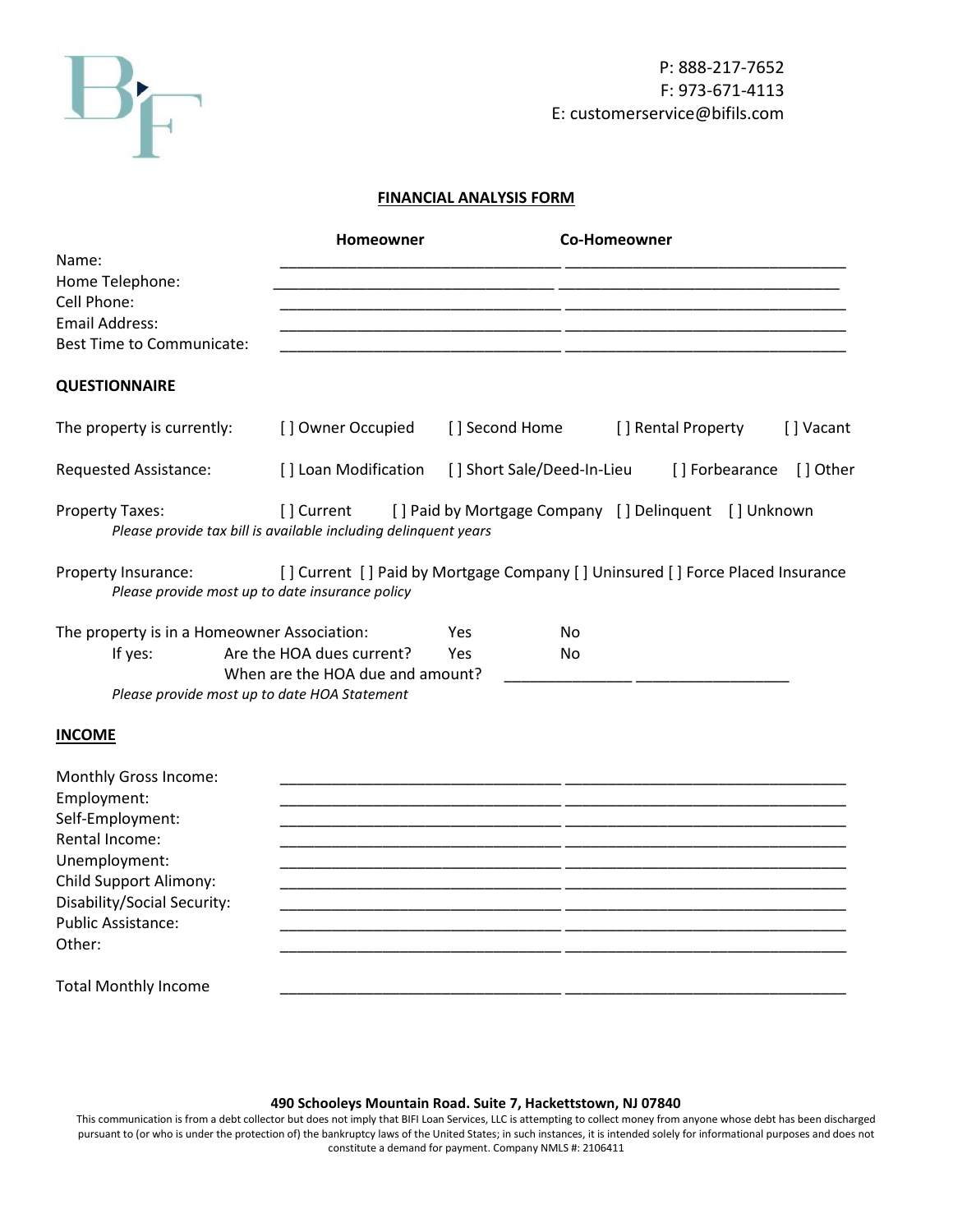

## **HOUSEHOLD EXPENSES**

| <b>AUTO EXPENSES</b>                       |                                                                                                                      |                                                      |  |
|--------------------------------------------|----------------------------------------------------------------------------------------------------------------------|------------------------------------------------------|--|
| <b>Monthly Payments:</b>                   |                                                                                                                      |                                                      |  |
| Auto Insurance:                            | <u> 1989 - Johann Stein, marwolaethau a bhann an t-Amhain an t-Amhain an t-Amhain an t-Amhain an t-Amhain an t-A</u> |                                                      |  |
| Fuel:                                      |                                                                                                                      |                                                      |  |
| <b>UTILIES</b>                             |                                                                                                                      |                                                      |  |
| Water:                                     |                                                                                                                      | Gas:<br>Phone: ________________                      |  |
| Electric: ____________________             |                                                                                                                      | Cell Phone:<br>Cable: _________________              |  |
| Sewer:                                     |                                                                                                                      |                                                      |  |
|                                            |                                                                                                                      |                                                      |  |
| <b>MISC EXPENSES</b>                       |                                                                                                                      |                                                      |  |
|                                            |                                                                                                                      | <b>HOUSEHOLD ASSETS</b>                              |  |
|                                            |                                                                                                                      |                                                      |  |
|                                            |                                                                                                                      | Checking Account Balance: __________________________ |  |
|                                            |                                                                                                                      |                                                      |  |
|                                            |                                                                                                                      |                                                      |  |
|                                            |                                                                                                                      |                                                      |  |
|                                            |                                                                                                                      |                                                      |  |
|                                            |                                                                                                                      |                                                      |  |
|                                            |                                                                                                                      |                                                      |  |
|                                            |                                                                                                                      |                                                      |  |
|                                            |                                                                                                                      |                                                      |  |
|                                            |                                                                                                                      |                                                      |  |
| 1. What has caused the financial hardship? |                                                                                                                      |                                                      |  |
|                                            |                                                                                                                      |                                                      |  |
|                                            |                                                                                                                      |                                                      |  |
|                                            |                                                                                                                      |                                                      |  |
|                                            |                                                                                                                      |                                                      |  |
|                                            |                                                                                                                      |                                                      |  |
|                                            |                                                                                                                      |                                                      |  |
|                                            |                                                                                                                      |                                                      |  |
|                                            |                                                                                                                      |                                                      |  |
|                                            |                                                                                                                      |                                                      |  |
|                                            |                                                                                                                      |                                                      |  |
|                                            |                                                                                                                      |                                                      |  |
|                                            |                                                                                                                      |                                                      |  |

## **490 Schooleys Mountain Road. Suite 7, Hackettstown, NJ 07840**